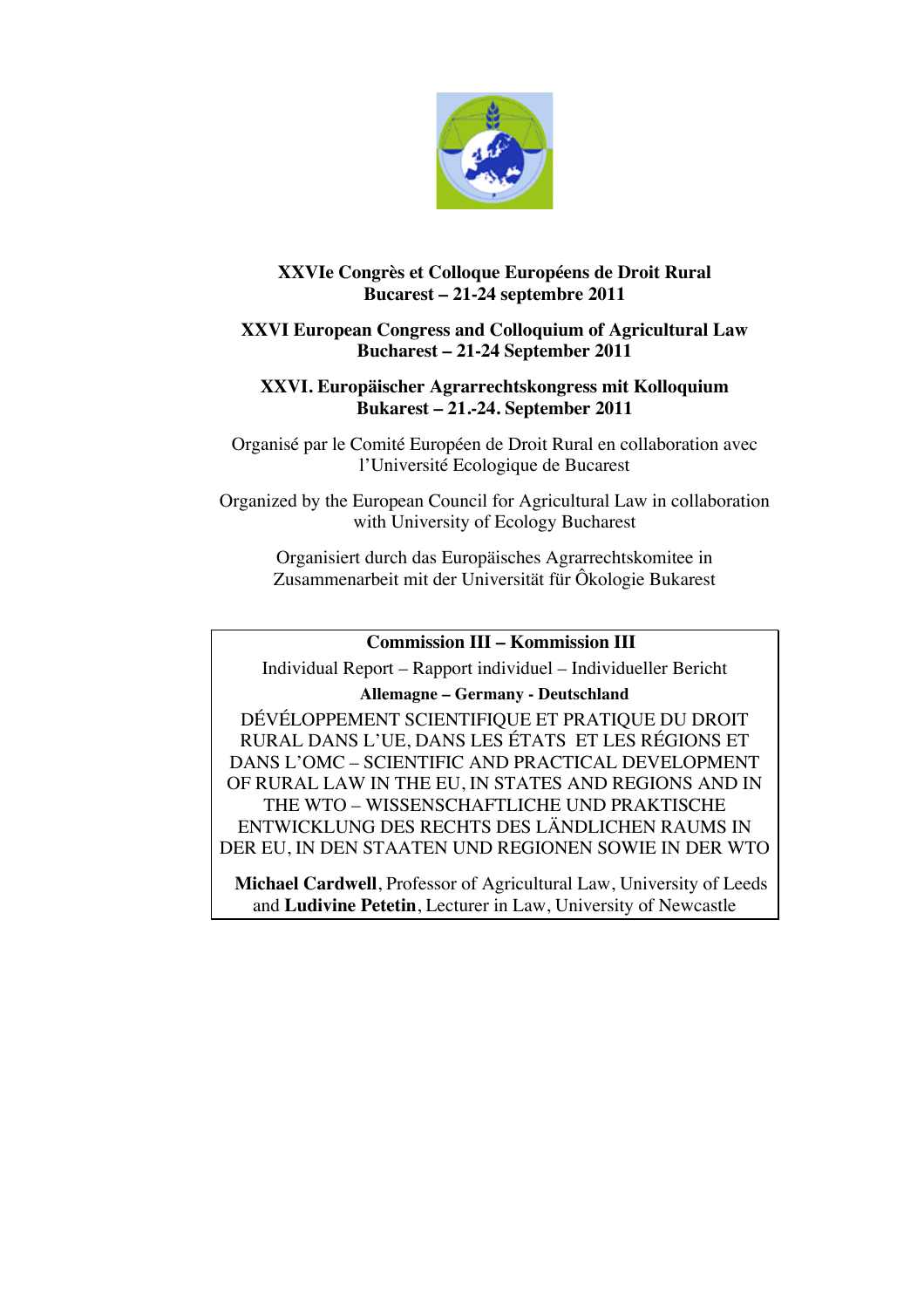#### **1. Introduction**

 $\overline{a}$ 

When the United Kingdom Coalition Government came to power in May 2010, there were expectations that agriculture would move higher up the list of policy objectives. The Conservatives and Liberal Democrats between them hold the majority of rural constitutencies; and, as stated by the new Secretary of State for Environment, Food and Rural Affairs, Caroline Spelman, '[m]any of us have backgrounds within farming or the countryside or working in an area that works with the food industry, and so we have quite a lot of strength in depth when it comes to rural issues'. <sup>1</sup> That said, the promotion of United Kingdom agriculture would need to be conducted against the background of an historic reluctance to contribute financial support; and this reluctance would seem to have had particular impact in the context of rural development, where funding is in part allocated on the basis of past performance.<sup>2</sup> Thus, for the period 2007-2013, the original allocation was a mere 1,909,574,420 Euros, as opposed to  $2,339,914,590$  for Ireland and  $6,441,965,109$  for France;<sup>3</sup> and, while this figure may since have been substantially increased by modulation (including voluntary modulation), 4 there remains a distinct sense that financial pressures are unlikely to disappear. In particular, not long after the Coalition Government took office, its Comprehensive Spending Review of October 2010 declared that '[t]he Rural Development Programme for England will deliver savings of £66 million – the equivalent of about one third of spend in 2010-11'.<sup>5</sup>

Besides, there would appear to be little change in the overall policy objective of reducing support under Pillar I of the Common Agricultural Policy. Thus, speaking at the Oxford Farming Conference in January 2011, Caroline Spelman announced that '[n]ow is the time to make very significant progress towards reducing our reliance on direct payments'.<sup>6</sup> A matter of note is that the House of Commons Environment, Food and Rural Affairs Committee took a similar view, but, significantly, its position was somewhat more nuanced. In particular, its members affirmed that '[w]hile we share [DEFRA's] ambition to reduce

<sup>1</sup> J. Hall, 'Is British Farming Waking up to a New Dawn?', *Daily Telegraph*, 19 June 2010.

<sup>2</sup> Council Council Regulation (EC) 1698/2005 on support for rural development by the European Agricultural Fund for Rural Development (EAFRD) [2005] OJ L277/1, Art. 69(4)(b).

<sup>3</sup> Commission Decision 2006/636/EC of 12 September 2006 [2006] OJ L261/32

<sup>&</sup>lt;sup>4</sup> See now Commission Decision 2009/519/EC of 2 July 2009 [2009] OJ L173/13 (under which some 347.3 million Euros will be transferred by voluntary modulation in 2011 alone).

<sup>&</sup>lt;sup>5</sup> HM Treasury, *Spending Review 2010*, Cm 7942, October 2010 (available at http://cdn.hmtreasury.gov.uk/sr2010\_completereport.pdf, last accessed on 6 September 2011) para. 2.113.

<sup>6</sup> *Environment Secretary Caroline Spelman's Speech at the Oxford Farming Conference 2011* (available at http://www.defra.gov.uk/news/2011/01/05/spelman-speech/, last accessed on 6 September 2011). For earlier expression of this viewpoint, see, eg, HM Treasury and Department for Environment, Food and Rural Affairs (DEFRA), *Vision for the Common Agricultural Policy* (HM Treasury and DEFRA, London, 2005).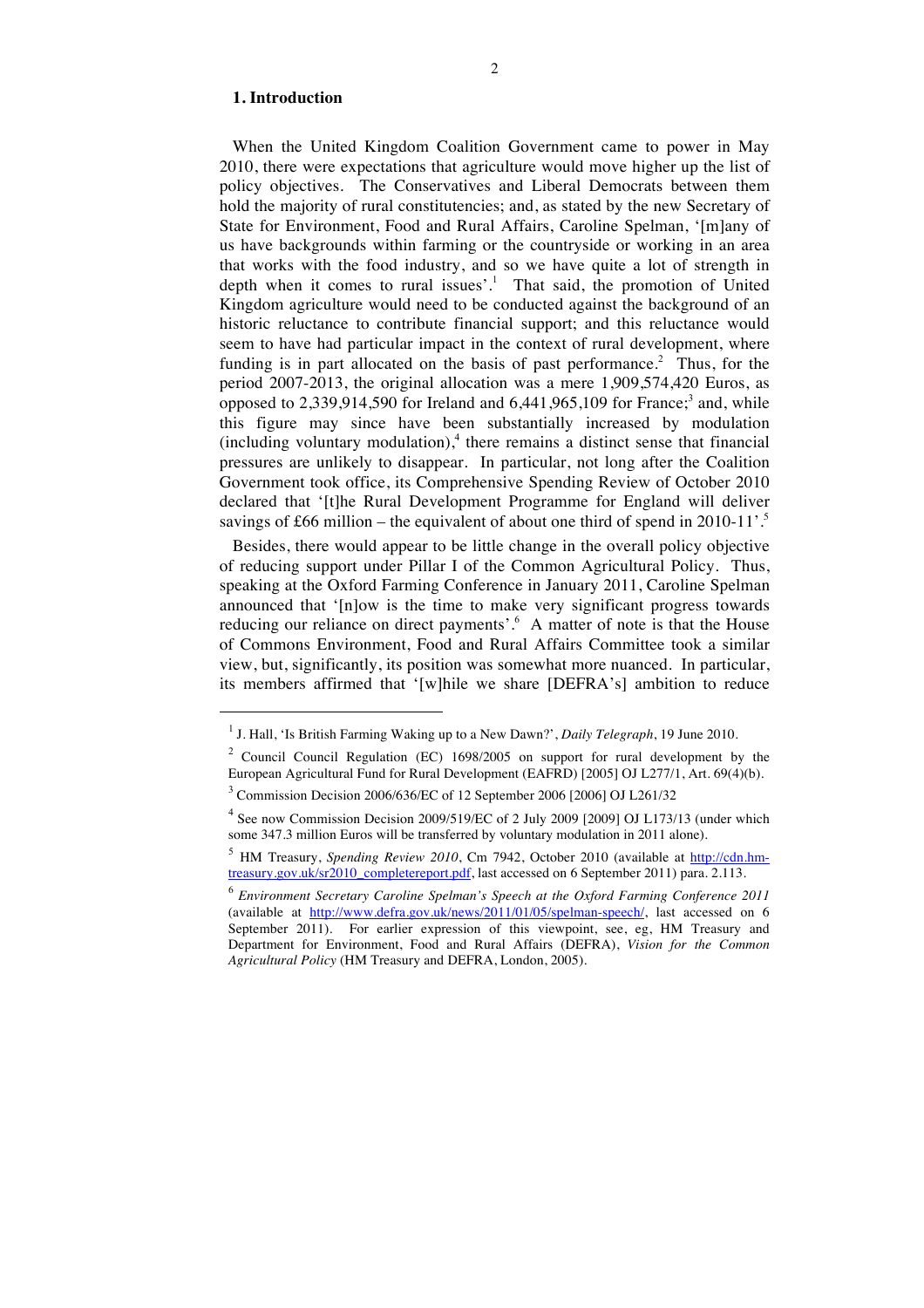reliance on subsidies, we are not convinced that simply reducing direct payments is took the way to achieve this. If [DEFRA] is to retain credibility, it must set out exactly how UK farmers will become self-supporting, against a backdrop of rising input prices and greater competition from third countries'.<sup>7</sup>

3

In any event, however, there is clear evidence that climate change has emerged as a policy priority, but one which will be difficult to balance with the competing demands of food security. This issue will be examined in greater detail in this paper; and, in addition, two further issues would seem to deserve closer attention: first, developing United Kingdom policy on the regulation of genetically modified organisms (GMOs) and cloned foods; and, secondly, the effect of the expiration of the milk quota regime, together with broader consideration of the operation of the dairy sector within the United Kingdom.

#### **2. Climate Change**

In the same speech to the Oxford Farming Conference, Caroline Spelman clearly articulated the increasingly central role which agriculture is to play in mitigating the effects of climate change, to the extent that it would now seem to rank alongside the imperative of food security at the top of the political agenda. Indeed, she unequivocally affirmed that '[w]e now need to make the new CAP fundamentally different. Its strategic approach must change; as well as its detail. It must be re-positioned so that we can tackle the new challenges of achieving global food security and tackling and adapting to a changing climate'.<sup>8</sup> Importantly, commitment to reduction of greenhouse gas emissions from agriculture had already found concrete expression in the *UK Low Carbon Transition Plan: National Strategy for Climate and Energy*, issued in July 2009.<sup>9</sup> This document set out the strategic aim by 2020 to cut farming and waste emissions by 6 per cent on 2008 levels, while at the same time helping to protect the equivalent of over 37 billion tonnes of carbon dioxide which is at present locked into the natural sinks constituted by soils and forests.<sup>10</sup> More specifically, farmers in England were encouraged by the same end date 'to take action themselves to reduce yearly emissions from livestock and fertiliser by the

<sup>10</sup> *Ibid.*, 152.

<sup>7</sup> House of Commons Environment, Food and Rural Affairs Committee, *Fifth Report of Session 2010-2011: the Common Agricultural Policy after 2010*, HC 671-I, 3 (and see also 39-40). In its response, the Government accepted that 'there is more for us to do in this area': *The Common Agricultural Policy after 2013: Government Response to the Committee's Fifth Report of Session 2010-11*, HC 1356, 7.

<sup>8</sup> *Environment Secretary Caroline Spelman's Speech at the Oxford Farming Conference 2011* (above n. 6).

<sup>9</sup> Department for Energy and Climate Change, *The UK Low Carbon Transition Plan: National Strategy for Climate and Energy* (The Stationery Office, London, 2009).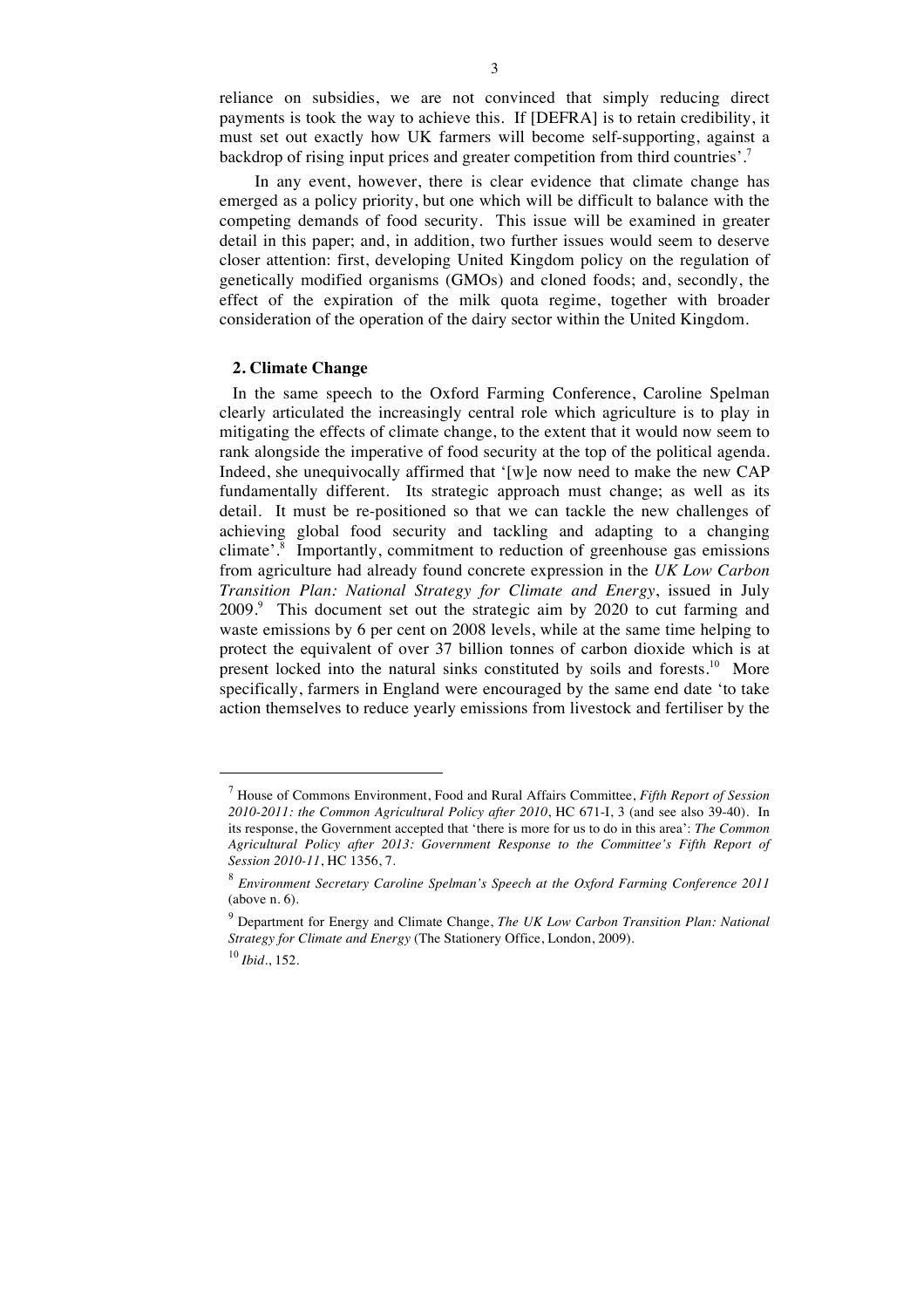equivalent of more than three million tonnes of carbon dioxide, compared with their current projected levels'. $^{11}$ 

On the other hand, two major hurdles may already be identified. First, as indicated, under the *UK Low Carbon Transition Plan* emphasis was placed upon voluntary efforts by farmers; and, subsequently, in February 2010 the Climate Change Task Force published the *Agriculture Industry GHG Action Plan: Framework for Action*, which directed its focus to, for example, the benefits of improving the application of nitrogen fertilisers and manipulating the diet of ruminants so as to reduce methane emissions.<sup>12</sup> While such measures should prove effective (and the European Commission has highlighted the major contribution of improved nitrogen application and feed use in greenhouse gas savings achieved to date),<sup>13</sup> the Committee on Climate Change has nonetheless suggested that an overall annual reduction of three million tonnes of carbon dioxide equivalent is not sufficiently ambitious and that the voluntary approach may need to be bolstered by further incentives.<sup>14</sup> Notably, Common Agricultural Policy reform is considered to offer scope to reinforce not only negative or zero-cost abatement measures (such as those set out in the *Agriculture Industry GHG Action Plan: Framework for Action*), but also measures which, although giving rise to costs, are nevertheless efficient in terms of their greenhouse gas emissions savings. The conclusion is therefore reached that there is 'an opportunity for linking support under CAP to the introduction of more expensive measures whilst minimising impacts on competitiveness'.<sup>15</sup>

Second, in line with concerns expressed elsewhere, not least by the Food and Agriculture Organization  $(FAO)$ ,<sup>16</sup> the United Kingdom Government is acutely aware of the close linkages between the new challenges of climate change and food security; and, in particular, there is evidence of intent to provide reconciliation (in so far as is possible) where the two may conflict. As again stated by Caroline Spelman at the Oxford Farming Conference, the aim is 'to

<sup>11</sup> *Ibid.*, 155.

<sup>12</sup> Climate Change Task Force, *Agriculture Industry GHG Action Plan: Framework for Action* (Climate Change Task Force: London, 2010).

<sup>13</sup> See, eg, European Commission, *Commission Staff Working Document: the Role of European Agriculture in Climate Change Mitigation*, SEC(2009)1093, 7.

<sup>14</sup> Committee on Climate Change, *Meeting Carbon Budgets: 3rd Progress Report to Parliament*  (Committee on Climate Change: London, 2011) (and see, in particular, 172-201). The Committee on Climate Change is an independent body which advises the Government on setting and meeting carbon budgets.

<sup>15</sup> *Ibid.*, 192.

<sup>&</sup>lt;sup>16</sup> See, eg, FAO, *Climate Change and Food Security: a Framework Document* (FAO, Rome, 2008) (which explores the potential impact of climate change on all four components of food security: food availability; food utilisation; and food system stability); and FAO, *Profile for Climate Change* (FAO, Rome, 2009).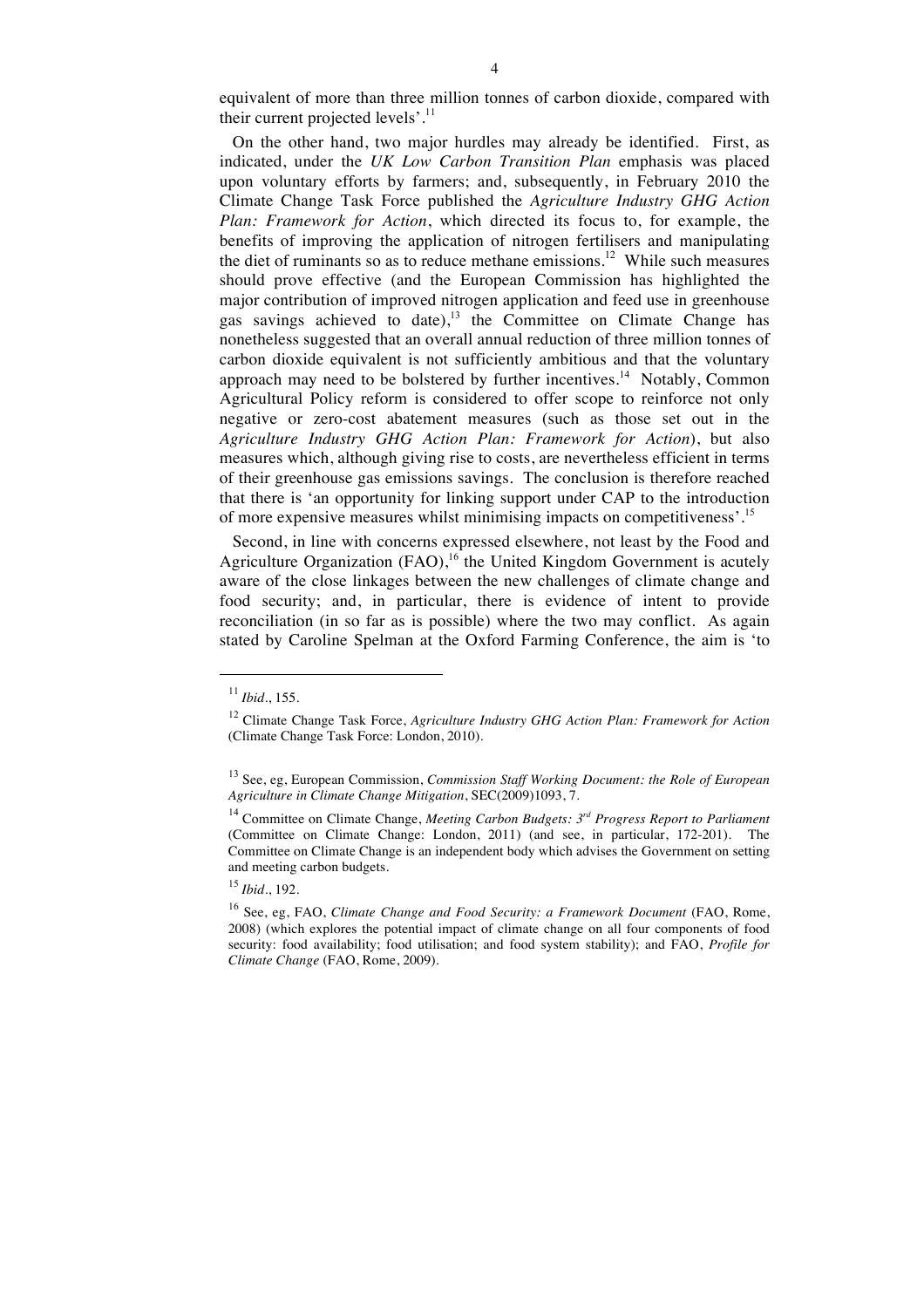get the balance right between the public's demands for affordable and plentiful food while meeting their demands for a healthy natural environment'.<sup>17</sup> In this context, a distinctive and major contribution has been made by the *Foresight Report*, published in January 2011.<sup>18</sup> One of the obstacles to be addressed by agricultural policy is identified as '[m]eeting the challenges of a low emissions world'; and it is concluded that there are real difficulties in designing incentives and regulations to reduce greenhouse gas emissions without disrupting the food supply.<sup>19</sup> A classic illustration of this dilemma is provided by fertiliser use. Increasing such use will lead to increased food production, but at the expense of more greenhouse gas emissions. Yet, if less fertiliser is used, and thereby less food is produced, there may be pressure to convert pasture land to arable, with highly adverse consequences in terms of climate change.<sup>20</sup> Nonetheless, the report displays optimism that the promotion of existing best practice may achieve considerable emissions reductions without loss of production (best practice extending beyond agricultural as narrowly construed to include also, for example, a switch by consumers away from meat consumption); and, where production is compromised, the interventions should be directed to securing the greatest greenhouse gas savings at the least cost. $21$ 

#### **3. GMOs and Cloned Foods**

In her first interview as the new Secretary of State for Environment, Food and Rural Affairs, Caroline Spelman declared that she favoured GM foods 'in the right circumstances' as 'GM can bring benefits in food to the marketplace'.<sup>22</sup> She thus made her pro-biotech stance clear. Moreover, soon after the Coalition

<sup>17</sup> *Environment Secretary Caroline Spelman's Speech at the Oxford Farming Conference 2011* (above n. 6).

<sup>18</sup> Foresight, *The Future of Food and Farming: Challenges and Choices for Global Sustainability - Final Project Report* (The Government Office for Science, London, 2011). Foresight is part of the Government Office for Science and located within the Department for Business, Innovation and Skills.

<sup>19</sup> *Ibid.*, 169.

<sup>&</sup>lt;sup>20</sup> *Ibid.*, 137. The consequences of such land conversion may be judged by the fact that, in England alone, emissions from croplands in 2009 amounted to approximately 6 million tonnes of carbon dioxide equivalent, while removals by grasslands amounted to approximately 4 million tonnes of carbon dioxide equivalent: A.M. Thomson *et al.*, *Emissions and Removals of Greenhouse Gases from Land Use, Land Use Change and Forestry (LULUCF) for England, Scotland, Wales and Northern Ireland: 1990-2009* (Centre for Ecology and Hydrology, Edinburgh, 2011) Fig. 1.

 $21$  Foresight (above n. 18) 136-137.

<sup>22</sup> J. Jowit and J. Vidal, 'Environment Secretary Caroline Spelman Backs GM Crops', *The Guardian*, 4 June 2010.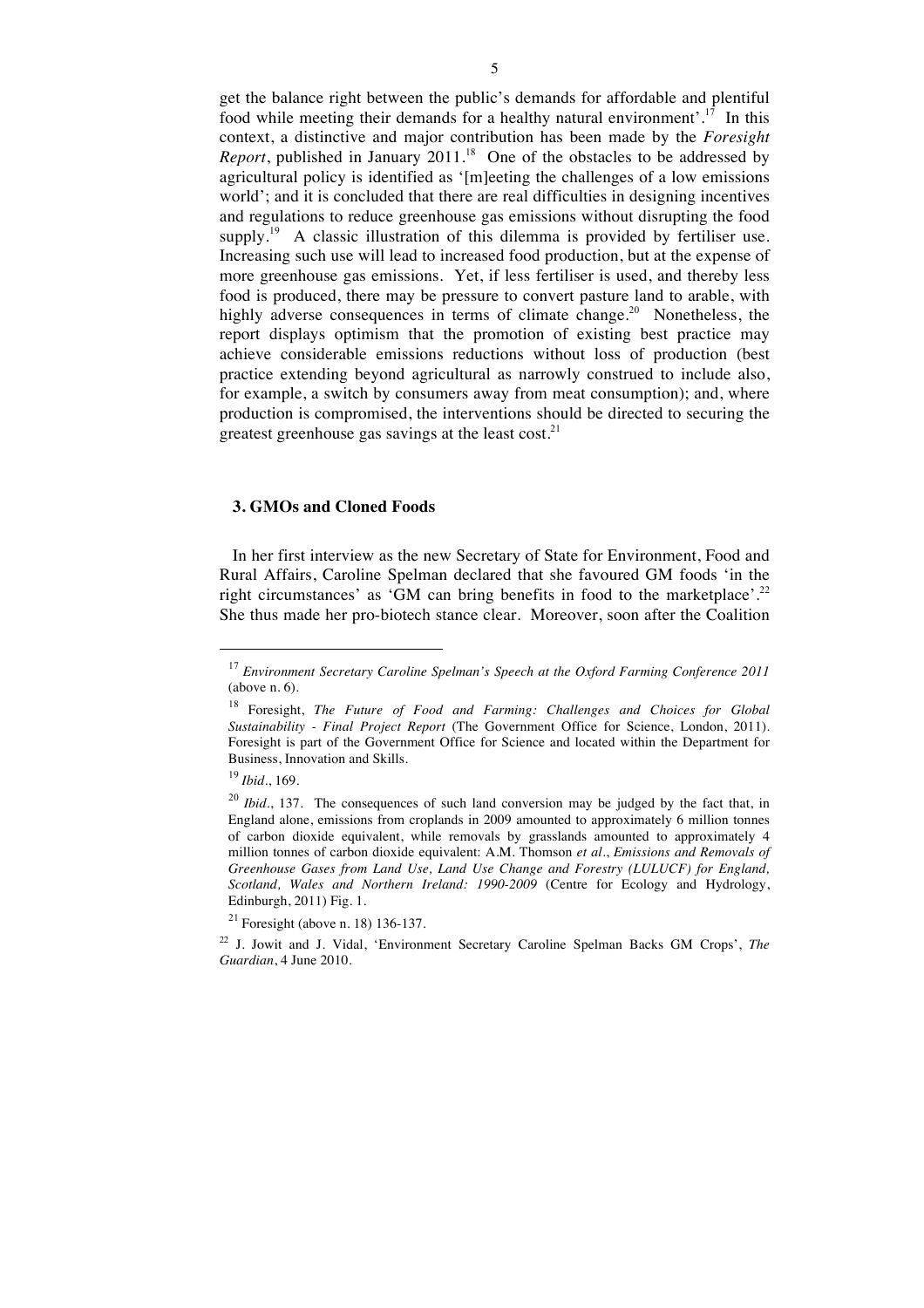Government took power, DEFRA authorised a field trial of a GM potato in Norfolk.<sup>23</sup> These developments have reinvigorated the controversy over GMOs and GM foods; and, indeed, the the Coalition Government has demonstrated willingness to reopen the dialogue over GM foods and crops.<sup>24</sup> Such a trend is also reflected in the *Foresight Report*, which calls for the appraisal of new technologies, such as genetic modification and animal cloning.<sup>25</sup> The report also states that modern biotechnology is capable of delivering resilient high levels of productivity, together with value which can promote sustainable intensification and food security.26

With regard to animal cloning for food consumption, in August 2010 the United Kingdom public were alarmed to find that there was the possibility of meat and milk from cloned animals having entered the food chain; and this food scare made the headlines for a week.<sup>27</sup> Since then the debate over cloned foods has not diminished. In effect, by the end of March 2011, six of the United Kingdom's largest supermarkets had pledged to keep meat and milk from cloned animals and their offspring off their shelves.<sup>28</sup> Such a position reflected not only popular demand, but also would seem to reflect two related events: first, the failure of the review of the Novel Foods Regulation at the EU level;<sup>29</sup> and, second, the change in the view of the Government on cloned food.

First, even though the European Parliament, the Council and the Commission were all in favour of the removal of cloned foods and their offspring from the scope of the Novel Foods Proposal and the banning of cloning for farming purposes,<sup>30</sup> the review process failed because of a clash between the different

 $^{23}$  It may also be noted that consent had also been granted shortly before the election for a similar trial of GM blight-resistant potatoes at the University of Leeds. See DEFRA, *Part B Consents Granted to Release Genetically Modified Organisms*, (available at http://archive.defra.gov.uk/environment/quality/gm/regulation/registers/consents/index.htm, last accessed on 6 September 2011).

<sup>24</sup> E. Gibney, *Government Lays Plans to Reopen GM Debate*, Research Fortnight, Issue 361, 2 February 2011, 1.

 $25$  Foresight (above n. 18) 167.

<sup>26</sup> *Ibid.*, 88.

<sup>27</sup> BBC, *Cloned Cow Milk Claim Investigated*, 2 August 2010 (available at http://www.bbc.co.uk/news/uk-10834350, last accessed on 6 September 2011); and F. Harvey, 'Hunt for Descendants of Cloned Cattle', *Financial Times*, 4 August 2010.

<sup>&</sup>lt;sup>28</sup> The supermarkets involved are Tesco, the Co-operative, Marks & Spencer, Sainsbury's, Morrisons and Waitrose. See S. Poulter, 'We Won't Sell Clone Meat Say Supermarkets After Minister Sabotages "Frankenfoods" Label Plans', *The Daily Mail*, 31 March 2011.

<sup>&</sup>lt;sup>29</sup> Proposal for a Regulation of the European Parliament and of the Council on Novel Foods, COM(2007)872 (Novel Foods Proposal).

<sup>&</sup>lt;sup>30</sup> See, eg, Preamble (6a) to Council Political Agreement on the First Reading of the Proposal for a Regulation of the European Parliament and of the Council on Novel Foods, COM(2007)872, adopted on the 22 June 2009; European Parliament Legislative Report adopted on 25 March 2009, P6\_TA-PROV(2009)03-25, Provisional Edition PE 422.707; European Parliament Legislative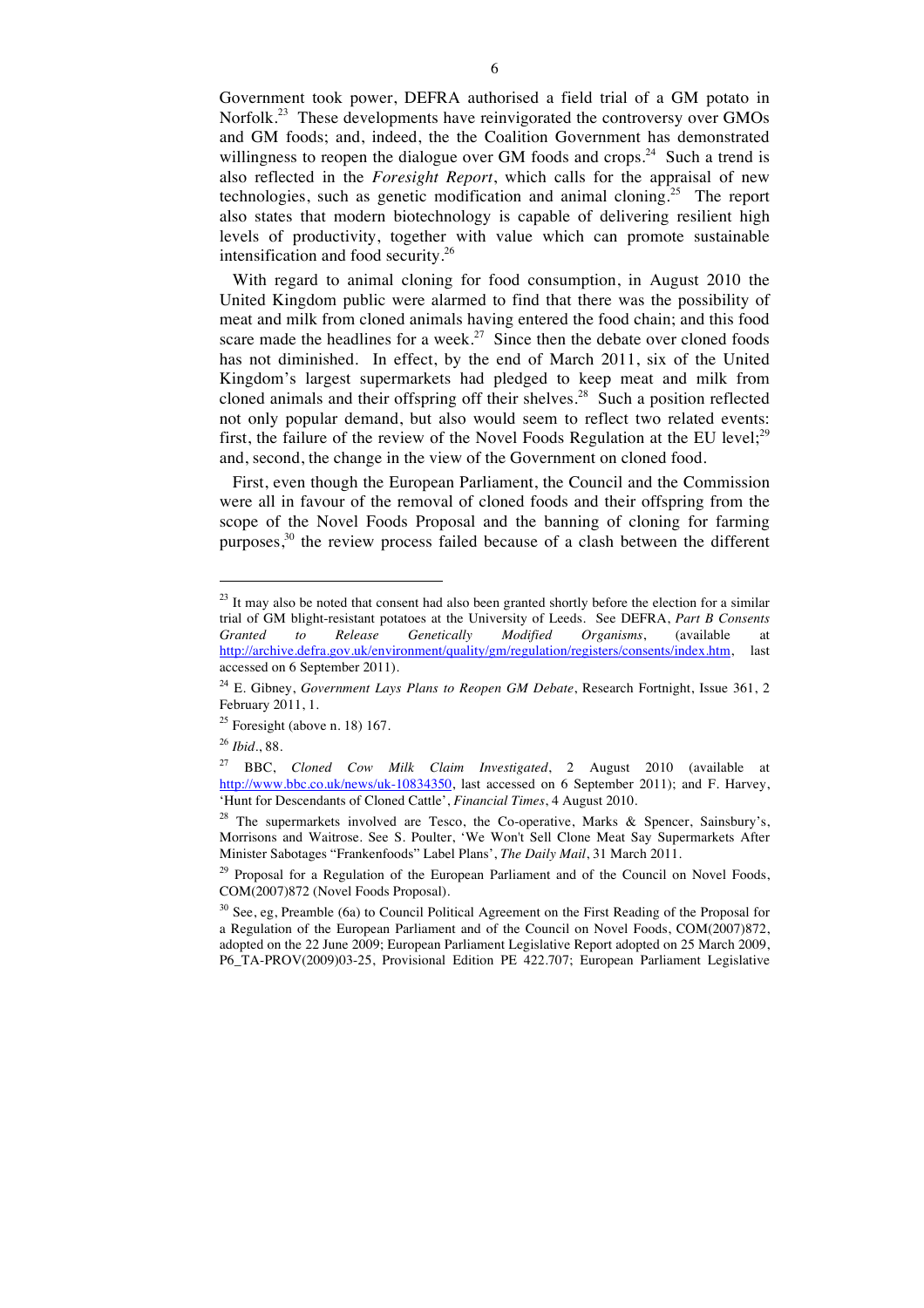European institutions on the labelling of the offspring of clones. The European Parliament wanted mandatory labelling of any products from the offspring of clones, while the Council only wanted to label fresh meat – which would have excluded cloned milk.<sup>31</sup> And the Commission did not consider the products from the offspring of clones as novel foods, with the result that they would require no mandatory labelling.<sup>32</sup>

Second, in December 2010 the Food Standards Agency (FSA) and DEFRA modified their positions in relation to cloned foods and declared that food obtained from the descendants of clones of cattle and pigs did not require authorisation or mandatory labelling under the Novel Foods Regulation – a similar position to that adopted by the Commission.<sup>33</sup> Importantly, this change followed a request by Caroline Spelman to her officials to reconsider their assertion that products from the offspring of cloned animals were 'novel'.<sup>34</sup>

To summarise, the current view of the FSA and DEFRA is that there is no evidence of any difference in food safety between food products from conventionally bred animals and from cloned animals and their descendants; and both the Minister of State for Agriculture and Food, Mr James Paice, and DEFRA have asserted that a ban on cloning and food from clones would be disproportionate in terms of food safety and animal welfare.<sup>35</sup> Further, mandatory labelling of meat and milk obtained from the descendants of cloned cattle and pigs was considered by the Minister to 'be unenforceable and impractical because there is no traceability system that can be applied to

Resolution of 25 March 2009 on Proposal for a Regulation of the European Parliament and of the Council on Novel Foods, COM(2007)872, P6\_TA-PROV(2009)0171; and European Commission, Report from the Commission to the European Parliament and the Council on Animal Cloning for Food Production COM(2010)585.

<sup>&</sup>lt;sup>31</sup> For a useful summary, see Euractiv, 'Novel Foods Review Stumbles over Cloning' (available at http://www.euractiv.com/en/cap/novel-foods-review-stumbles-cloning-news-503610?utm\_source=EurActiv+Newsletter&utm\_campaign=978ddd2130-

my\_google\_analytics\_key&utm\_medium=email, last accessed on 6 September 2011).

<sup>32</sup> European Commission (above n. 30).

<sup>&</sup>lt;sup>33</sup> FSA. 'Meat and Milk from Cloned Animals', 7 December 2010, (available at http://www.food.gov.uk/news/newsarchive/2010/dec/boardcloning, last accessed on 6 September 2011). See also DEFRA, *Cloning of Farmed Animals* (available at http://www.defra.gov.uk/foodfarm/animals/cloning/ , last accessed on 6 September 2011). On the regulation of cloned foods at European Union level, see further, eg, L. Petetin, 'Clone Wars? The Challenges of Cloned Food in EU, US and WTO Law' (2009) 11 Environmental Law Review 246.

<sup>34</sup> W. Surman, *Clone Rules Could Be Relaxed under DEFRA Review*, 8 October 2010 (available at http://www.farmersguardian.com/home/livestock/clone-rules-could-be-relaxed-under-defrareview/34862.article, last accessed on 6 September 2011). The original position of the FSA and DEFRA had been that the products from the offspring of cloned animals should be considered novel foods, in consequence of which they would be regulated under the Novel Foods Regulation, so requiring authorisation and labelling.

<sup>&</sup>lt;sup>35</sup> Hansard (House of Commons) Vol.527, Part 147, Col.2W; and DEFRA (above n. 33).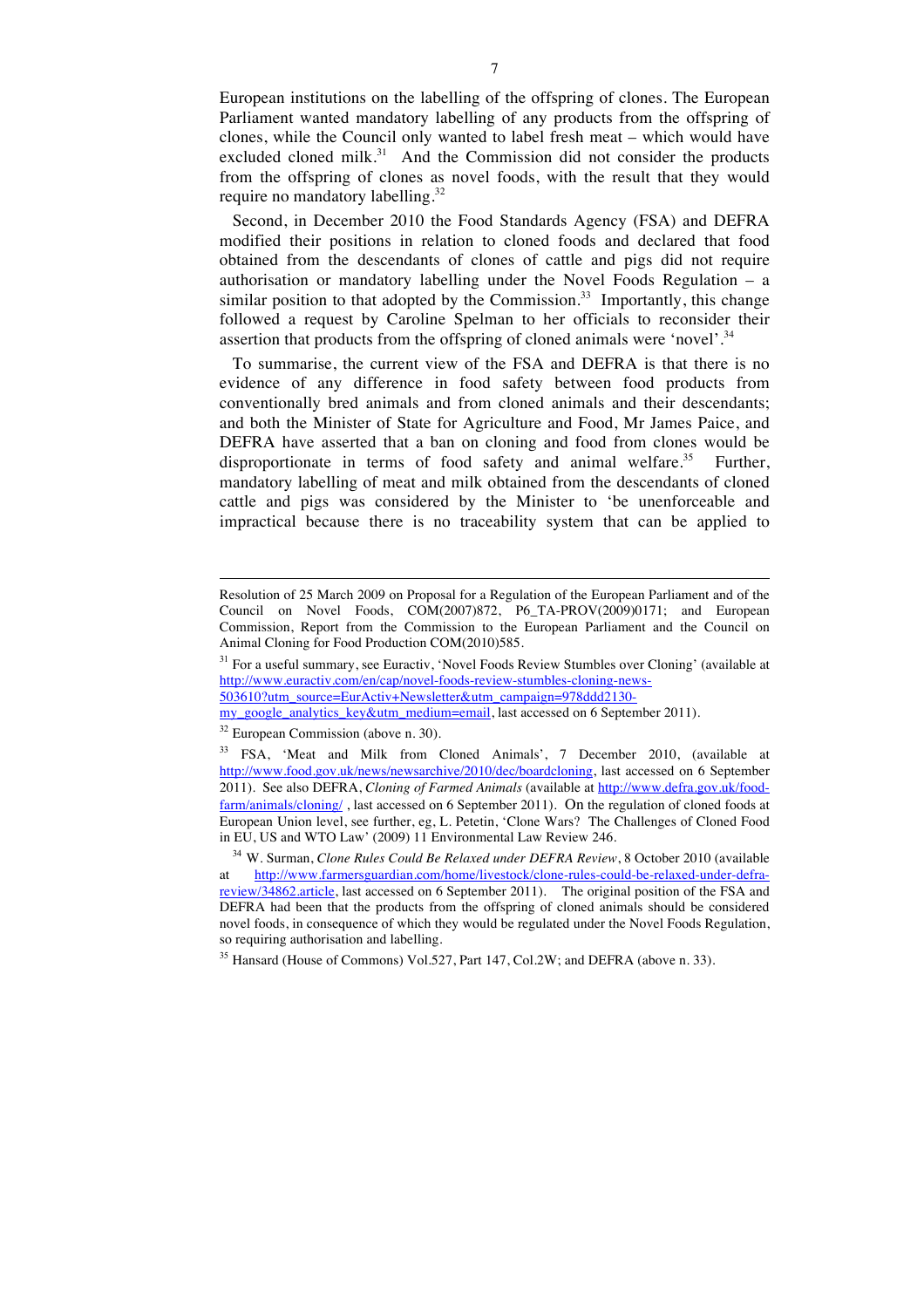imported or home produced products from descendants of clones'.<sup>36</sup> The general position of the United Kingdom Government would, however, seem to be very different from, for example, the European Parliament; and this confirms the more pro-biotech stance which became evident almost 18 months ago.

#### **4. The Expiration of the Milk Quota Regime and the Operation of the Dairy Sector**

Although historically there was a vigorous market in milk quotas throughout the United Kingdom, $37$  over recent years the dairy industry has contracted to such an extent that national production has not come close to the national quota; <sup>38</sup> and, in consequence, milk quotas have largely lost their value. This may be illustrated by data to the effect that, over the 1996-1997 quota year, their average price was over 61 pence per litre, yet by the 2010-2011 milk year that average had fallen to only 0.25 pence per litre (a fall far greater than may be explained by the depreciation which is to be expected as the expiration of milk quota system approaches on 1 April 2015).<sup>39</sup>

Against this background, the demise of milk quotas would not seem to be generating great concern in the United Kingdom. $^{40}$  Rather, as elsewhere in the European Union, attention has been directed to the wider operation of the dairy sector and, in particular, the inability of farmers to secure sufficient return within the extended food chain. Until their revocation in 1994 and 1995, statutory milk marketing schemes protected United Kingdom dairy farmers from the full forces of the market.<sup>41</sup> However, even though for a while

<sup>36</sup> Hansard (House of Commons) Vol.527, Part 147, Col.2W.

<sup>37</sup> On milk quotas in the United Kingdom generally, see, eg, M. Cardwell, *Milk Quotas: European Community and United Kingdom Law* (Clarendon Press, Oxford, 1996).

<sup>&</sup>lt;sup>38</sup> See, in respect of the 2010-2011 quota year, Rural Payments Agency (RPA) Press Notice, *RPA Calculates the Milk Supplementary Levy for 2010/11*, 1 August 2011 (available at http://rpa.defra.gov.uk/rpa/index.nsf/0/F91FDFFECEAF1F3D802578DF004A47DC, last accessed on 6 September 2011).

<sup>39</sup> Ian Potter Associates, *Historic Milk Quota and Livestock Quota Trading Patterns* (2011) (available at http://www.ipaquotas.com/TRADING\_PATTERNS.htm, last accessed on 6 September 2011).

<sup>40</sup> See European Commission, Report for the Commission to the European Parliament and the Council: Evolution of the Market Situation and the Consequent Conditions for Smoothly Phasing Out the Milk Quota System, COM(2010)727, 5. It may be noted, however, that some anxiety has been expressed that the expiration of milk quotas may expose the United Kingdom dairy sector to greater competition (in particular, from Ireland): see, eg, House of Commons Environment, Food and Rural Affairs Committee, *EU Proposals for the Dairy Sector and the Future of the Dairy Industry: Eighth Report of Session 2010-12*, HC 952, 26.

<sup>&</sup>lt;sup>41</sup> The statutory schemes governing the Milk Marketing Board for England and Wales, the Sottish Milk Marketing Board, the North of Scotland Milk Marketing Board and the Aberdeen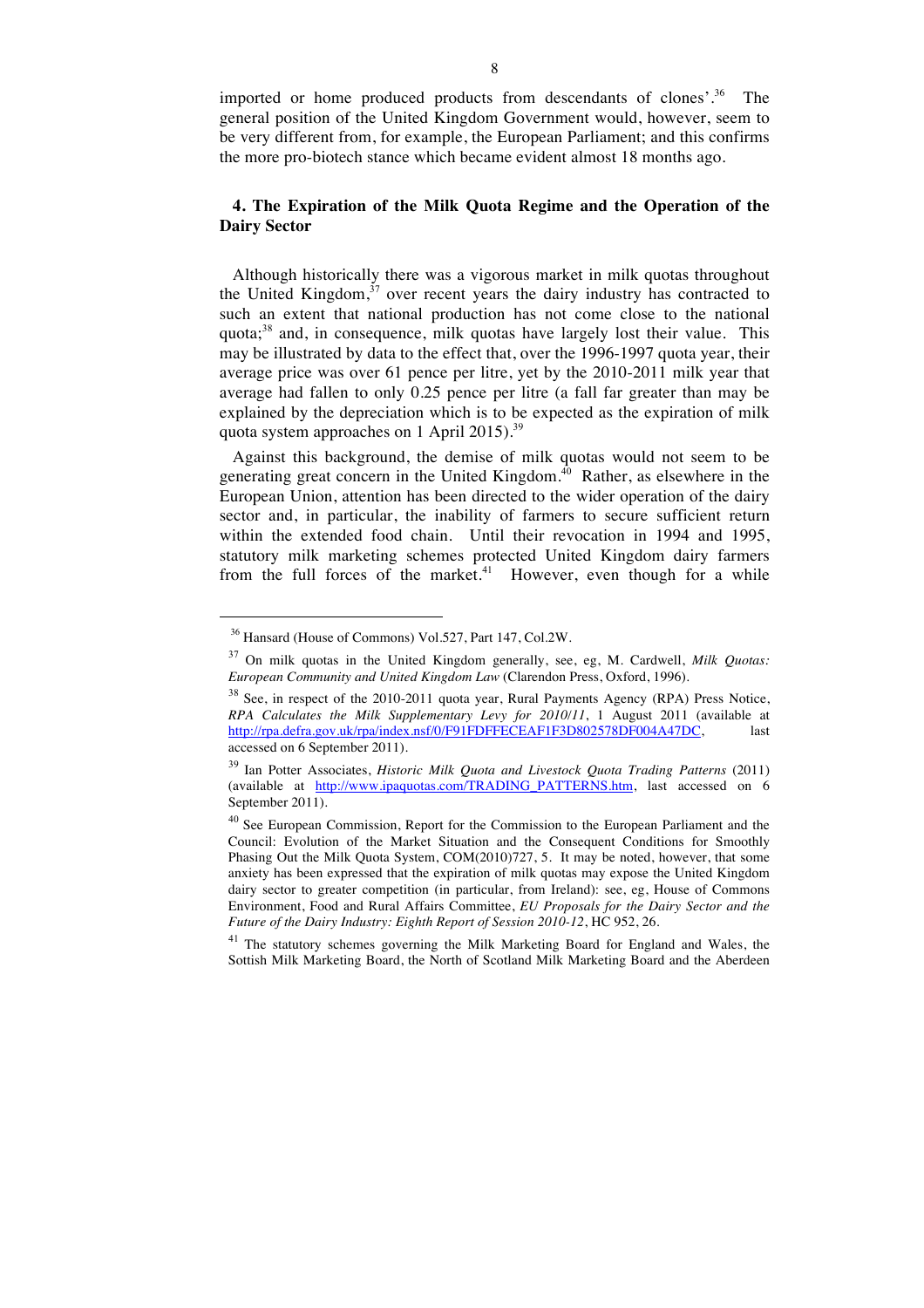thereafter prices remained relatively buoyant, they then fell away sharply, before rising more recently to earlier levels.<sup>42</sup> The evident financial pressures which this imposed upon dairy farmers (and consequent popular outcry) attracted the attention of the regulatory authorities. For example, during the course of its investigation into the groceries market, the Competition Commission noted in 2008 that the proportion of the United Kingdom retail price for milk captured by the primary producer had fallen between 1997 and 2006.<sup>43</sup> However, it was felt that the buyer power of grocery retailers and intermediary purchasers was but one factor to influence the profitability of dairy farms (others being, for example, exchange rate variations, Common Agricultural Policy reform and food safety and animal health and welfare issues).<sup>44</sup> Importantly, however, the Competition Commission did recommend the establishment of an Ombudsman to monitor and enforce a Groceries Supply Code of Practice (which would extend the existing Supermarkets Code of Practice).<sup>45</sup>

A perhaps more robust approach has been adopted by the Office of Fair Trading. Thus, in December 2007 it exerted fines totalling over £116 million from a number of companies (including the supermarkets Asda and Sainsbury's) in respect of dairy price-fixing.<sup>46</sup> That said, in April 2010 these fines were subsequently reduced to approximately £70 million, with other allegations (including certain allegations against Tesco) being dropped.<sup>47</sup>

<sup>43</sup> Competition Commission, *The Supply of Groceries in the UK: Market Investigation* (Competition Commission, London, 2008) 160. See also generally, eg, L. Bukeviciute *et al.*, *The Functioning of the Food Supply Chain and Its Effect on Food Prices in the European Union* (European Commission, Brussels, 2009).

<sup>44</sup> Competition Commission (above n. 43) 162.

 $\ddot{ }$ 

<sup>45</sup> In order to establish the Ombudsman, the Competition Commission was to seek legally binding commitments from large grocery retailers and, if these were not forthcoming, then the Competition Commission recommended that Government take the necessary steps: see, eg, *ibid.*, 6.

and District Milk Marketing Board were all revoked as from 1 November 1994 under the Agriculture Act 1993; and the statutory scheme govering the Milk Marketing Board for Northern Ireland was revoked as from 1 March 1995 under the Agriculture (Northern Ireland) Order 1993, S.I.1993 No.2665 (N.I.10).

 $42$  Data reveals that the average farmgate price for milk was  $25.02$  pence per litre in the 1997-1997 milk year, falling to 17.27 pence per litre in the 2000-2001 milk year, and then rising again to 24.66 pence per litre in the 2010-2011 milk year (albeit at a time of far higher input costs): Ian Potter Associates, *Historic Milk Quota and Livestock Quota Trading Patterns* (2011) (available at http://www.ipaquotas.com/TRADING\_PATTERNS.htm, last accessed on 6 September 2011).

<sup>46</sup> Office of Fair Trading Press Release 170/07, *OFT Welcomes Early Resolution Agreements and Agrees Over £116 Million Penalties*, 7 December 2007.

<sup>47</sup> Office of Fair Trading Press Release 45/10, *OFT Update on Dairy Investigation*, 30 April 2010; and Office of Fair Trading Press Release 46/10, *OFT Drops a Number of Allegations Against Tesco in Dairy Investigation and Agrees Discount For Tesco Not Contesting Remaining*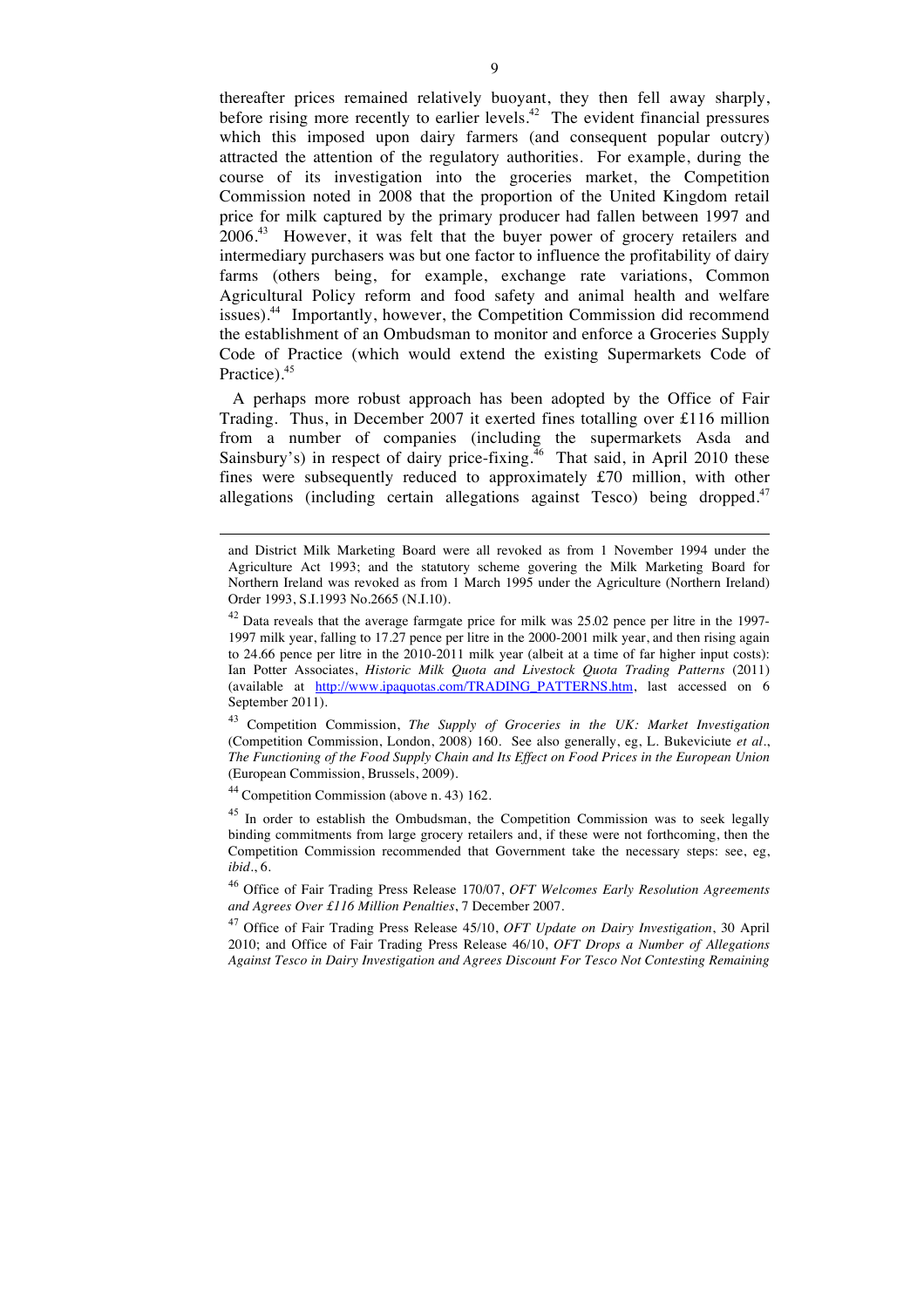Nonetheless, more recently, in August 2011 the Office of Fair Trading did successfully conclude its investigation by imposing penalties of almost £50 million for co-ordination of price increases in respect of certain dairy products during 2002 and/or 2003.<sup>48</sup>

Further, and importantly, the new, reinforced Groceries Code came into force on 4 February 2009, but the Competition Commission was unable to obtain the requisite undertakings from grocery retailers in relation to the establishment of an Ombudsman, with the result that it formally requested Government intervention.<sup>49</sup> At the time of the 2010 election, each of the three major parties (Conservative, Labour and Liberal Democrat) included in their manifesto a commitment to introduce a Groceries Code Adjudicator and, following its taking office, the Coalition Governent published a Draft Groceries Code Adjudicator Bill on 24 May 2011.<sup>50</sup> Under this Bill, the Groceries Code Adjudicator would, *inter alia*: arbitrate disputes between large retailers and their direct suppliers, or appoint another person to do so; and would investigate possible breaches of the Groceries Code by large retailers. However, as highlighted by the House of Commons Business, Innovation and Skills Committee in its pre-legislative scrutiny of the Bill, a potential weakness of the legislative framework is that the Adjudicator would only be levy financial penalties if so empowered under an order by the Secretary of State for Business, Innovation and Skills. <sup>51</sup>

Against this background, it is perhaps not surprising that there has been broad support for the recommendation by the High-Level Expert Group on Milk that the bargaining power of producers should be increased; $52$  and, indeed, there has

*Aspects*, 30 April 2010. It may also be observed that the Office of Fair Trading was obliged to pay damages to another supermarket, Morrisons, for suggesting in a press release that it too had been subject to a provisional finding of infringement and had been previously been warned against anti-competitive behaviour: Office of Fair Trading Press Release 54/08, *Wm Morrison Supermarkets plc: an Apology*, 23 April 2008.

<sup>48</sup> Office of Fair Trading Press Release 89/11, *OFT Fines Certain Supermarkets and Processors Almost £50 Million in Dairy Decision*, 10 August 2011.

<sup>&</sup>lt;sup>49</sup> For a helpful summary of this process, see, eg, House of Commons Business, Innovation and Skills Committee, *Ninth Report of Session 2010-12: Time to Bring on the Referee? The Government's Proposed Adjudicator for the Groceries Code*, HC 1224-I, 5-6.

<sup>50</sup> Cm 8080. There is concern that this may not come into force until mid-2013: see, eg, J. Thompson, 'New Supermarkets Ombudsman May Not Start Work Until 2013', *The Independent*, 9 May 2011.

<sup>51</sup> House of Commons Business, Innovation and Skills Committee (above n. 49) HC 1224-I, 60- 61. The Committee also believed that the ability of suppliers to make anonymous complaints would be fundamental to the success of the Groceries Code Adjudicator.

<sup>52</sup> High Level Expert Group on Milk, *Report of the High Level Group on Milk*, 15 June 2010 (available at http://ec.europa.eu/agriculture/markets/milk/hlg/report\_150610\_en.pdf, last accessed on 7 September 2011).